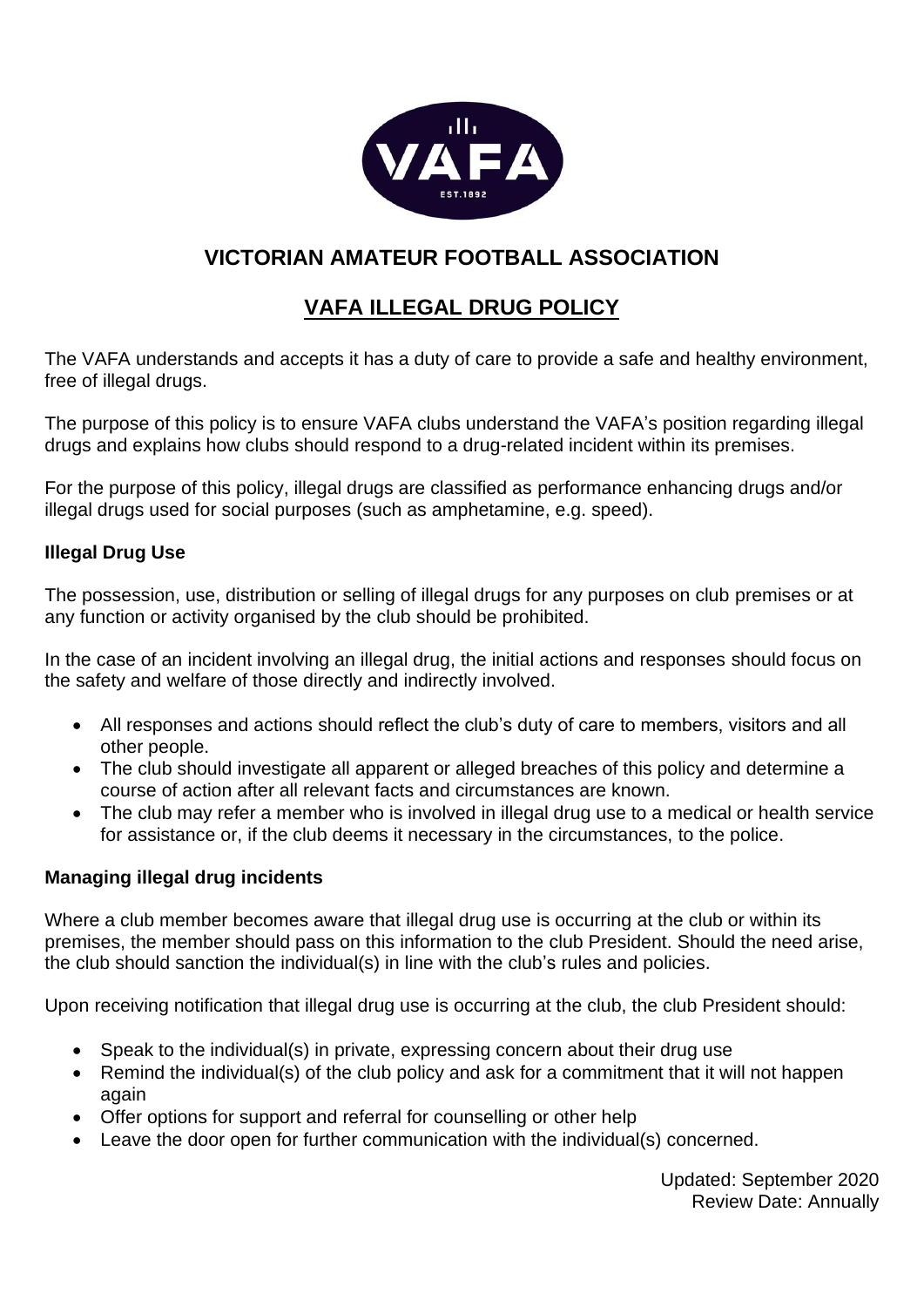If an individual(s) is under the influence of a legal or illegal drug at the club, the club should:

- Ensure the health and safety of the individual(s)
- Keep the individual under supervision and monitor them at regular intervals
- Call for medical assistance if required
- Arrange safe transport to take them home, unless this involves further risk
- Take control of any remaining drugs in their possession, unless this involves further risk
- If the person becomes violent or aggressive, contact police to ensure the safety of all
- Inform the club President as soon as possible

# **Drugs found at the club or in the possession of an individual**

If illegal drugs are found at the club or in the possession of an individual, the club President should be contacted as soon as possible.

The club should:

- Take possession of the drug if safe to do so
- Place the drug in a clean (preferably "snap lock") plastic bag
- Seal the plastic bag with masking tape to ensure it stays closed
- The finder and/or club President should sign and date the tape/bag
- Record details in an incident register
- Contact local police and request they attend the club to collect the drugs
- Store the plastic bag in a secure place until collected by police
- Obtain the signature of attending police for the incident register to show the drugs have been taken into their possession
- Ask the person suspected to be in possession of the drugs to leave the premises immediately (assuming it is safe for them to do so), if they deny possessing drugs or refuse to relinquish possession of the drugs to the club

# **Supplying illegal drugs**

If it is suspected or known that a member is supplying illegal drugs to other members of the club, the club President should:

- Speak to the individual to determine if they are supplying illegal drugs to others
- If this is verified, or there is a strong belief this is occurring, the club should contact local police
- If it is unable to be verified, the club should monitor the situation and warn the individual that the matter will be reported to the police if the club has continued concerns

## **Privacy**

Subject to its right to contact the police if necessary, the club should maintain the privacy of those involved where possible. The club should act with discretion when absolute confidentiality cannot be guaranteed. Club personnel should be informed on a need to know basis only